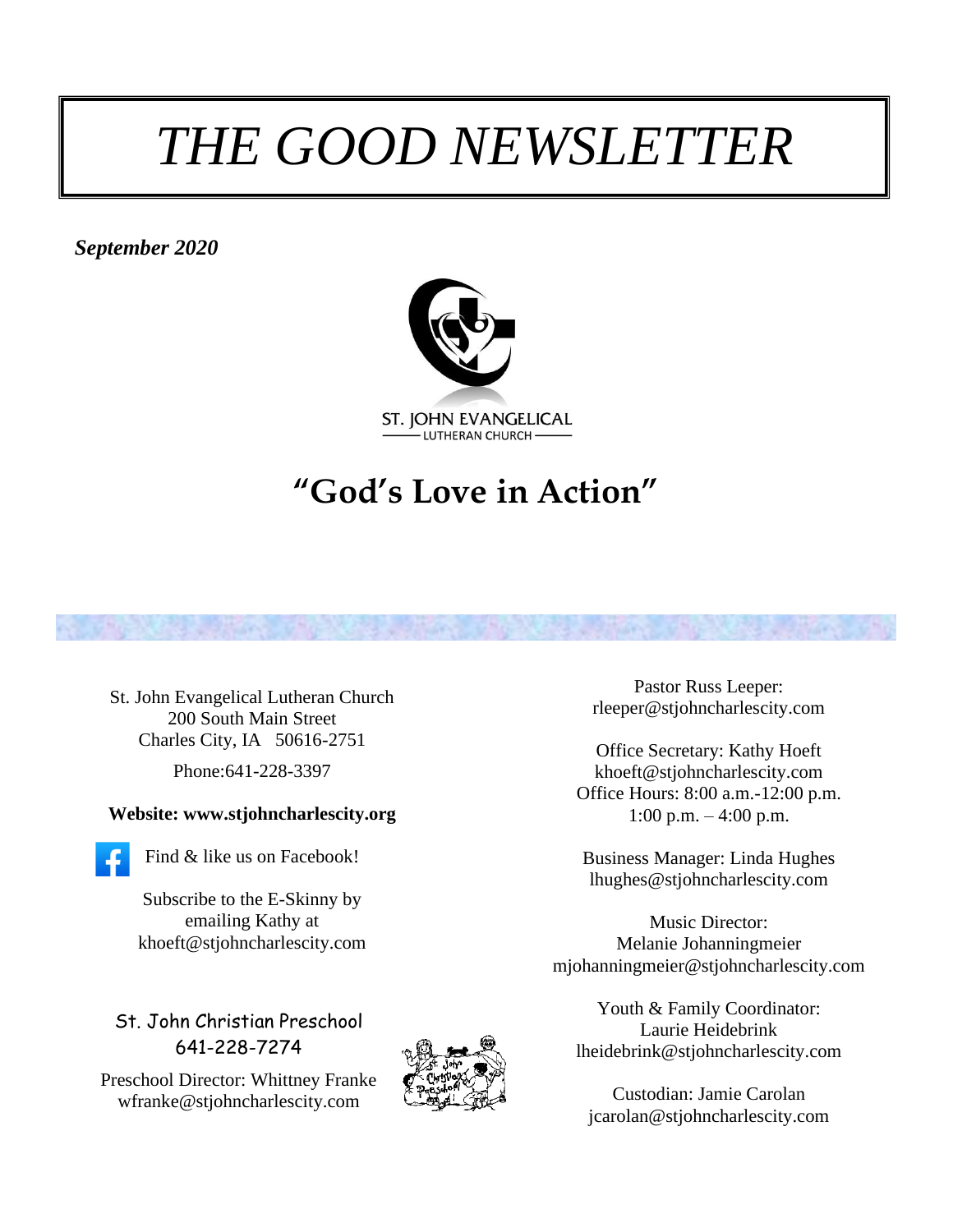#### *Pastor's Note*

*"Rejoice always, pray continually, give thanks in all circumstances; for this is God's will for you in Christ Jesus." 1 Thessalonians 5:16-18*

We've all seen the pictures: corn crumpled, trees toppled, bins busted, roofs removed, businesses blighted, and homes left in heaps. The Derecho Disaster has left a terrible mark on the people of Iowa, including many of our own family and friends. 2020 has been a terrible year, to say the least! And yet, the Bible tells us that God wants us to "rejoice always" and to "give thanks in all circumstances." Even after a 100 mph windstorm?! Yes.

Mary is one of my wife's friends. Mary's father's health recently began to fail. He was hospitalized in Ames and eventually entered into hospice care. The decision was made to move him from Ames to a nursing home in Grundy Center. On the way from the hospital to the nursing home, Mary was able to drive her father by the family farm. She said it made him so happy to see it again and to see that everything was OK ... just as he had left it.

The next day the derecho came through, flattening the grove. It completely changed the look of the farm and left a LOT of trees on the ground that needed to be cleaned up. The day after that, Mary's father passed away not knowing what had happened. Mary says she wishes that the storm had never come, but she and her family are so thankful that her dad got to see the farm before the storm and didn't have to die with a broken heart.

In every situation, if we look hard enough, there are reasons to be thankful. Though this pandemic took my father-in-law, we're so thankful for the caring people who were with him and took care of him when we couldn't. And we're so thankful for the outpouring of love and support we received from our congregation as we began our grief journey. That thankfulness continues to sustain us through these very difficult days. God wants us to be thankful, even in the difficult times, because thankfulness helps us get through them.

Once a week, my wife and I sit down and make a list of all the things we're thankful for from the previous week. It's always amazing how many things there are to be thankful for, even in the hardest of weeks. We've found it to be a great protection for our hearts and minds from the fear and negativity that can so easily overwhelm us these days. We offer it to you, too. If you don't already have another thankfulness practice, try making your own weekly thankfulness list. It helps!

Another way you can express your thankfulness is by making a donation. In the aftermath of the Derecho Storm, the ELCA's Southeastern Iowa Synod is collecting relief funds to help the many people affected by the storm. Out of our thankfulness for being spared from the storm, we can share with others who were not as fortunate. If you would like to donate to the fund, please send your gift to St. John Lutheran Church, 200 S. Main St., Charles City, IA 50616 and mark it as Disaster Relief.

This is a tough year, but we'll get through it because we know that we have a God who loves us, who's with us in all circumstances, and who, in the end, gives us eternity together. Now THAT's something to be thankful for!

Peace, Pastor Russ

.

#### **Our Generosity in July**

Your offerings to St. John were shared beyond our walls in July in the Following ways:

8% of our regular July offering (\$1790.69) went to support the mission of the larger church.

2% of our total offering goes to support our community needs. In July (\$636.40) was given to the Northeastern Iowa Food Bank.

The Finance Board designates the 8% of the total Thank Offering quarterly. \$2093.31 from the second quarter will be given to the Southeastern Synod of the ELCA to go towards disaster relief from the Derecho damage caused to that part of the state.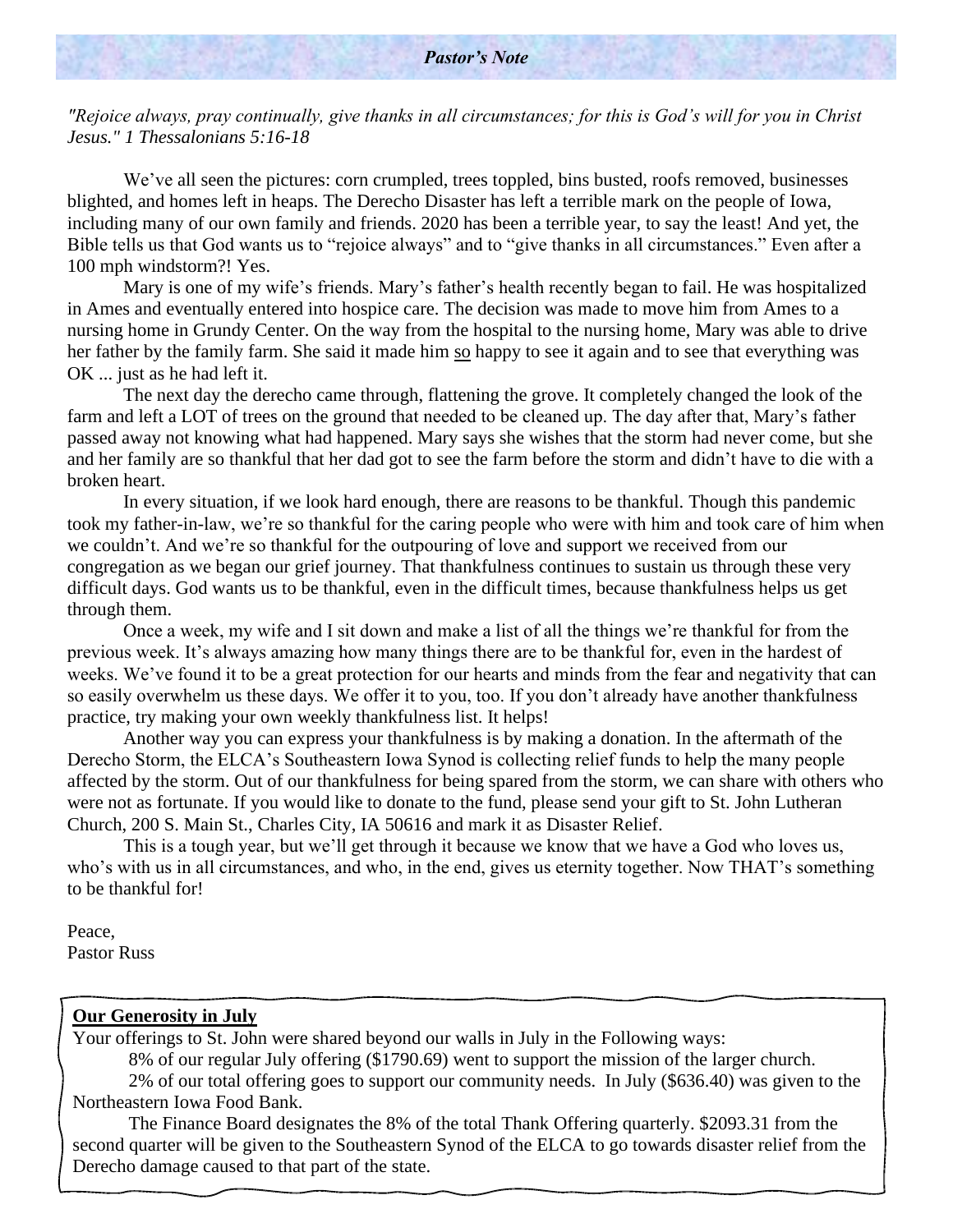## St. John is in **Phase 1 of our reopening plan. HOWEVER,**

Below is a message from Council President Greg Buenger:

**The St. John Church Council discussed reopening church in the midst of the COVID 19 pandemic. A reopening team of church staff, Deacons, and ushers will begin the planning for a safe return to in-house worship at church tentatively resuming on September 27. The Council will reconsider if it is safe to reopen then at the September Council meeting. There will be safety guidelines to follow, likely including a reservation system to attend, social distancing, and mask wearing by everyone; the specific procedures will be posted when ready.**

#### St. John is in **Phase 1 of our reopening plan. This means that we will…**

➢ Maintain worshiping through radio and internet services.

.

- $\triangleright$  Funerals and weddings may occur in the sanctuary should they be permitted by law (but will be encouraged to occur outdoors). These gatherings are limited to ten people or less in the entire facility.
	- o Persons participating in a funeral or wedding are required to certify verbally they are not experiencing any symptoms of COVID-19 as outlined by the CDC. They are required to verbally certify they have not been with anyone who is sick or experiencing symptoms of COVID-19 as outlined by the CDC.
	- o Do not attend or visit the church if you are feeling ill, have been exposed to COVID-19, have a compromised immune system, or are at high risk of exposing others. You are responsible for your own health and also that of your neighbor.
	- o A record of the people attending the funeral or wedding will be kept to help with contact tracing should one of the attendees become ill.
	- o Participants are to maintain proper social distancing of six feet or more.
	- o **Participants are to wear a face mask at all times when in the building.**
	- o Participants are to practice proper hand hygiene (soap and water or 60%+ alcohol hand sanitizer) immediately upon entry into the building.
	- o The church will be cleaned and sanitized after the event.
- ➢ **The church office will continue to operate; however, the church building will remain locked to visitors.** If a visitor is invited into the building, any people present must adhere to the guidelines above in relation to a funeral or wedding.
- $\triangleright$  If any visitor to the church becomes ill, they must inform the church so others who may have had contact with the visitor may monitor their own health.
- ➢ Church council and board meetings must occur electronically.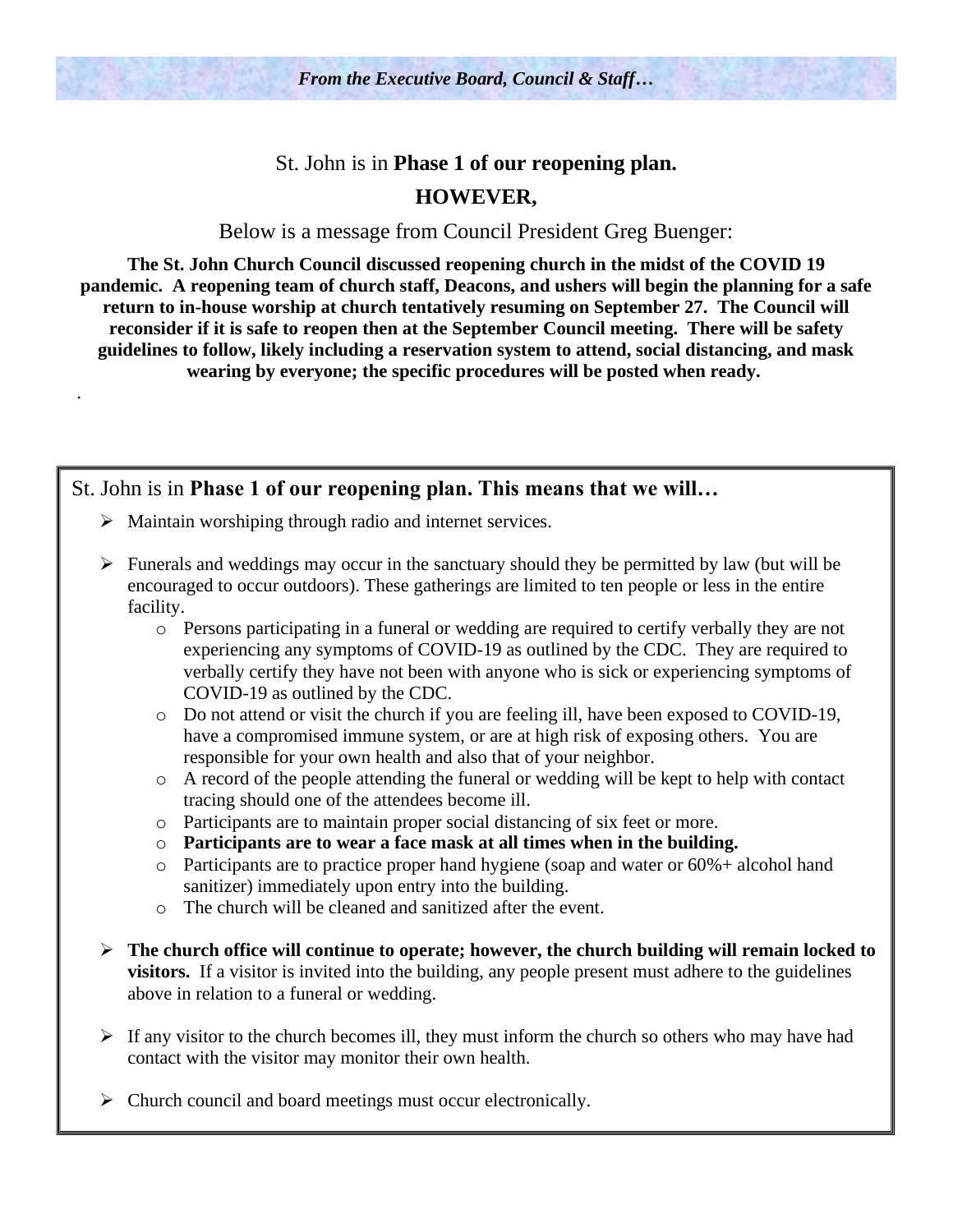#### **As of now…**

.

Worship services are being recorded for you to listen to and watch. The Sunday service will be available on Sunday mornings at 9:00 a.m. or a few minutes later on KCHA FM 95.9. You can also go to [www.stjohncharlescity.org,](http://www.stjohncharlescity.org/) click on the Worship & Sermon tab & then on YouTube. From there just click on the service you would like to watch!

Though the St. John building **is closed to the public, you can call the office with any questions or concerns.** Kathy is in the office from 8:00 a.m. – 12:00 p.m. & 1:00 p.m. – 4:00 p.m. You can also reach her by emailing [khoeft@stjohncharlescity.com.](mailto:khoeft@stjohncharlescity.com)

**Your offering can be mailed to St. John Lutheran, 200 S Main St, Charles City, IA 50616 OR…**

**If you would like to sign up for Simply Giving, the program that allows you to give to the church through electronic transfer, call Linda at 228-3397. The Simply Giving form is on the following page and can be filled out & sent to Linda at St. John.**

**Parish Ed News Online Sunday School will begin September 20th .** Registration materials will be sent to current families. New to Sunday School? Contact the office at 641-228-3397 to receive registration information.

**Confirmation is scheduled to begin October 7th** depending on schools & the church building being open.

**Confirmation Sunday is postponed & will be scheduled for a later date.**

**In the aftermath of the Derecho Storm** that caused damage to a large part of Iowa, Monday August 10<sup>th</sup>, the ELCA's Southeast Iowa Synod is collecting relief funds to help the many people effected by the storm. If you would like to donate to the fund send your donation to St. John Lutheran church, 200 S Main St., Charles City IA, 50616, & on the memo line write Disaster Relief.



#### **Want to watch the Sunday worship service video?**

Go to [www.stjohncharlescity.org,](http://www.stjohncharlescity.org/) click on the Worship & Sermon tab & then on YouTube. From there just click on the service you would like to watch!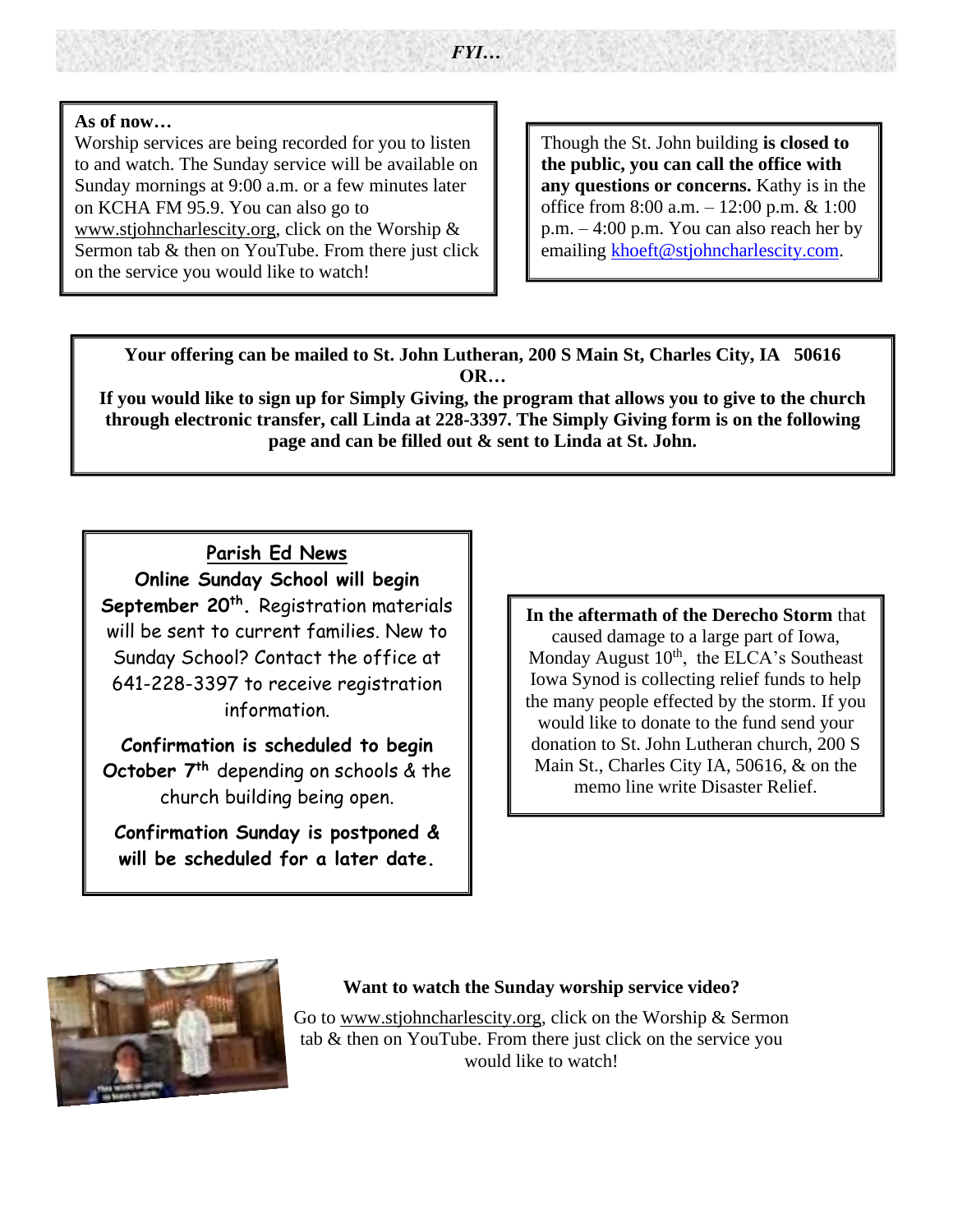#### *Simply Giving Form*

The St. John Stewardship Board would like to take this opportunity to tell you about a simple way you can guarantee your offering to God. **It's called Simply Giving .**

Si stewardship program Simply Giving is a that allows anyone from St. John the chance to give their offering through electronic funds transfer (EFT) directly from their checking or savings account.

You determine the amount you want to give and the frequency of your giving. Want to give \$50 every week? Perfect! Wish to donate \$125 every other week? You got it! Perhaps you'd like to give \$200 once a month? Absolutely!

 $\overline{\phantom{a}}$ 

It's easy to set up. Fill out this form, attach a voided check or savings deposit slip, put it in the offering plate or return it to the church office.

Simply Giving assures your offering to God is given as you see fit. It's easy, convenient and helps assure that St. John can meet its financial obligations.

For more information, please contact Linda at 641 -228 -3397.

|                                                                                      | <b>St. John Lutheran's Simply Giving</b><br>"God's Love In Action"      |                                                                                                                                                                                                                                |  |  |  |  |  |
|--------------------------------------------------------------------------------------|-------------------------------------------------------------------------|--------------------------------------------------------------------------------------------------------------------------------------------------------------------------------------------------------------------------------|--|--|--|--|--|
| <b>Your Name</b>                                                                     |                                                                         |                                                                                                                                                                                                                                |  |  |  |  |  |
| <b>Address</b>                                                                       |                                                                         |                                                                                                                                                                                                                                |  |  |  |  |  |
| City, State, Zip                                                                     |                                                                         |                                                                                                                                                                                                                                |  |  |  |  |  |
| <b>Email Address</b>                                                                 |                                                                         |                                                                                                                                                                                                                                |  |  |  |  |  |
| <b>Telephone</b>                                                                     |                                                                         |                                                                                                                                                                                                                                |  |  |  |  |  |
| <b>Contributions:</b>                                                                |                                                                         |                                                                                                                                                                                                                                |  |  |  |  |  |
|                                                                                      | 1. Enroll in Simply Giving with my giving going to:                     |                                                                                                                                                                                                                                |  |  |  |  |  |
|                                                                                      | St. John Ministry Support Plan                                          |                                                                                                                                                                                                                                |  |  |  |  |  |
|                                                                                      | Other                                                                   |                                                                                                                                                                                                                                |  |  |  |  |  |
|                                                                                      | <b>Total Contribution</b>                                               |                                                                                                                                                                                                                                |  |  |  |  |  |
| 2. I would like to *change my contribution                                           |                                                                         |                                                                                                                                                                                                                                |  |  |  |  |  |
|                                                                                      | to the following amount                                                 | S and the set of the set of the set of the set of the set of the set of the set of the set of the set of the set of the set of the set of the set of the set of the set of the set of the set of the set of the set of the set |  |  |  |  |  |
| *Changes can be done by a phone call, a voided check or deposit slip is not required |                                                                         |                                                                                                                                                                                                                                |  |  |  |  |  |
| <b>Effective Date of First or Changed Contribution</b>                               |                                                                         |                                                                                                                                                                                                                                |  |  |  |  |  |
|                                                                                      | Frequency of Contribution (Total Contribution divided as indicated)     |                                                                                                                                                                                                                                |  |  |  |  |  |
|                                                                                      |                                                                         |                                                                                                                                                                                                                                |  |  |  |  |  |
|                                                                                      | $\frac{1}{2}$ Semi-monthly - 1st & 15th                                 |                                                                                                                                                                                                                                |  |  |  |  |  |
|                                                                                      |                                                                         |                                                                                                                                                                                                                                |  |  |  |  |  |
|                                                                                      | \$ Monthly on the 15th                                                  |                                                                                                                                                                                                                                |  |  |  |  |  |
| Checking/Savings Account Authorization Please Debit my                               |                                                                         |                                                                                                                                                                                                                                |  |  |  |  |  |
|                                                                                      | Checking account (Attach voided                                         |                                                                                                                                                                                                                                |  |  |  |  |  |
|                                                                                      | check)                                                                  |                                                                                                                                                                                                                                |  |  |  |  |  |
|                                                                                      | Savings account (Attach voided deposit slip)                            |                                                                                                                                                                                                                                |  |  |  |  |  |
|                                                                                      |                                                                         |                                                                                                                                                                                                                                |  |  |  |  |  |
|                                                                                      | Valid routing $# must start with 0, 1, 2, or 3$                         |                                                                                                                                                                                                                                |  |  |  |  |  |
|                                                                                      | I authorize the above organization to process debit entries to the      |                                                                                                                                                                                                                                |  |  |  |  |  |
|                                                                                      | above account. I understand that this authority will remain in effect   |                                                                                                                                                                                                                                |  |  |  |  |  |
|                                                                                      | until I provide reasonable notification to terminate the authorization. |                                                                                                                                                                                                                                |  |  |  |  |  |
|                                                                                      |                                                                         |                                                                                                                                                                                                                                |  |  |  |  |  |
|                                                                                      |                                                                         |                                                                                                                                                                                                                                |  |  |  |  |  |
|                                                                                      |                                                                         |                                                                                                                                                                                                                                |  |  |  |  |  |

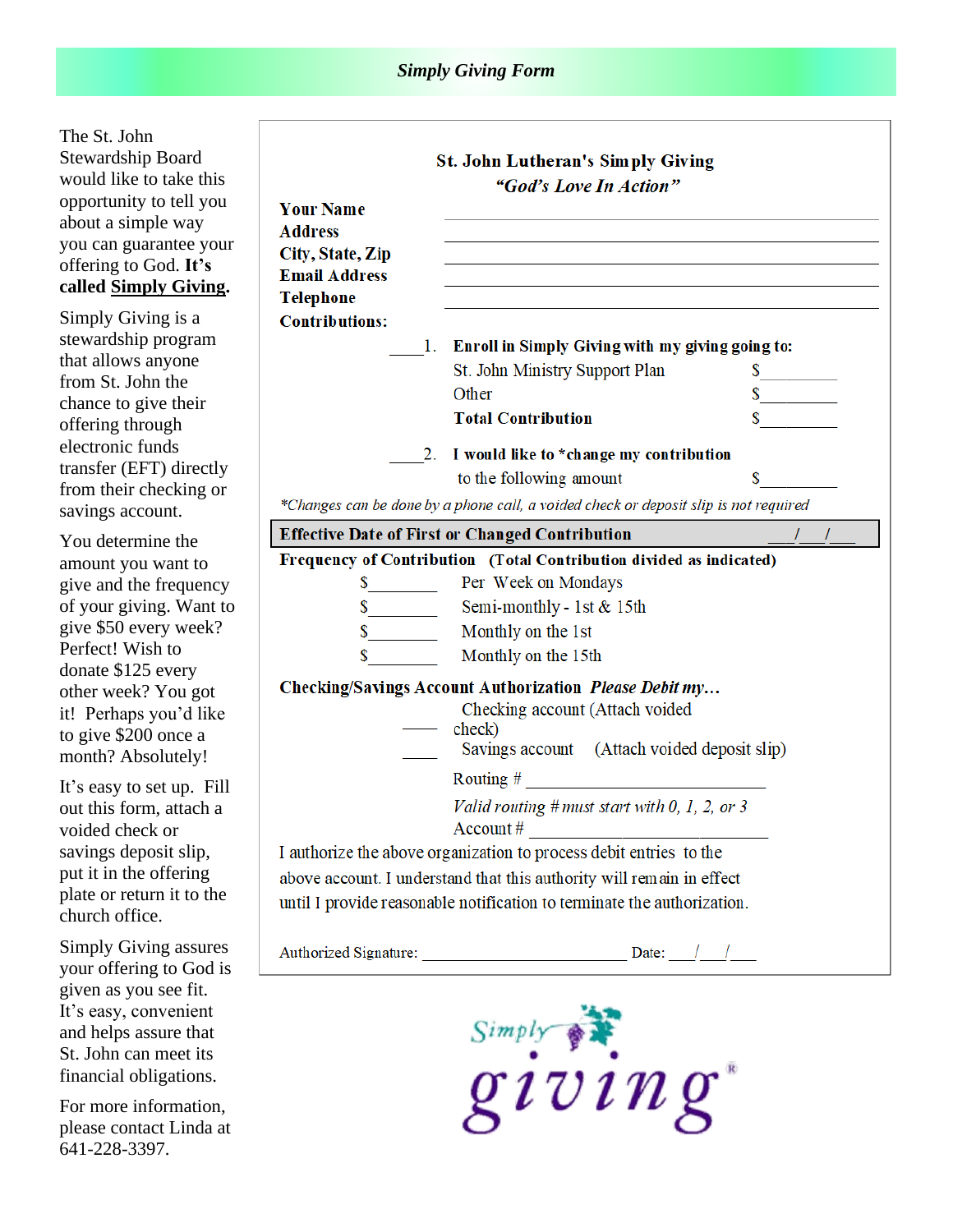*"For surely I know the plans I have for you, says the Lord, plans for good and not for harm, to give you a future with hope." Jeremiah 29:11 Blessings, Laurie Heidebrink*

#### *PARISH ED NEWS:* ONLINE SUNDAY SCHOOL BEGINS on **September 20, 2020.**

#### **Sunday School families – please be watching for the registration email**

The plan is to start the program year online and then switch to in-person Sunday School when the church has re-opened and it is safe to gather.

#### **CONFIRMATION:**

CONFIRMATION CLASSES begin on **October 7, 2020** if schools are open and the church building has opened.

CONFIRMATION SUNDAY has been postponed. We will publicize the new date once it has been rescheduled.

#### *AFTER SCHOOL PROGRAM*

Due to the social distancing restrictions and the fact that the church building is closed, we will not be having our After-School Program at St. John this schoolyear*.*

#### *People Page…*

#### *September birthdays of our members who are 80 & older!*

- $6<sup>th</sup>$ Bob Tommingo
- $10^{th}$  Bill Berns
- $11<sup>th</sup>$  Peg Poppen<br> $11<sup>th</sup>$  David Ripley
- David Ripley
- $12^{th}$  Vera Hinz<br> $13^{th}$  Norma Kar
- Norma Kamm
- $13<sup>th</sup>$  Jim Reysack
- $17<sup>th</sup>$  Larry Brewer<br>18<sup>th</sup> Larry Coen
- Larry Coen
- $21<sup>st</sup>$  Lyneen Brunsting
- $22<sup>nd</sup>$  Harold Begemann
- $22<sup>nd</sup>$  Wendell Patten
- 28<sup>th</sup> Donna Stewart



#### *September anniversaries of our members who have been married 50 or more years!*

September 4, 1965 Bill & Sharon Bledsoe September 8, 1956 Glenn & Diann Jacobson September 8, 1968 Gary & Sandy Marth September 19, 1959 David & Helen Hagen September 22, 1964 Jim & Bev Jensen

#### *A Thank You…*

*Holly Connor of* Stitches Fabrics & Yarns, *would like to thank St. John for the benevolence donation given to Stitches for various provisions for Covid-19 masks, etc. We continue to look for ways we can help the community. We are in this together and know "this too shall pass".*

*Memorials were given in memory of… Margaret "Meg" Louise Haugland Tjaden: Jeff & Robyn Edgbert, Karen Richards Leon Isakson: Tilleen Litterer Harold, Irma & Lorraine Meyers: Eldon & Lynne Meyers*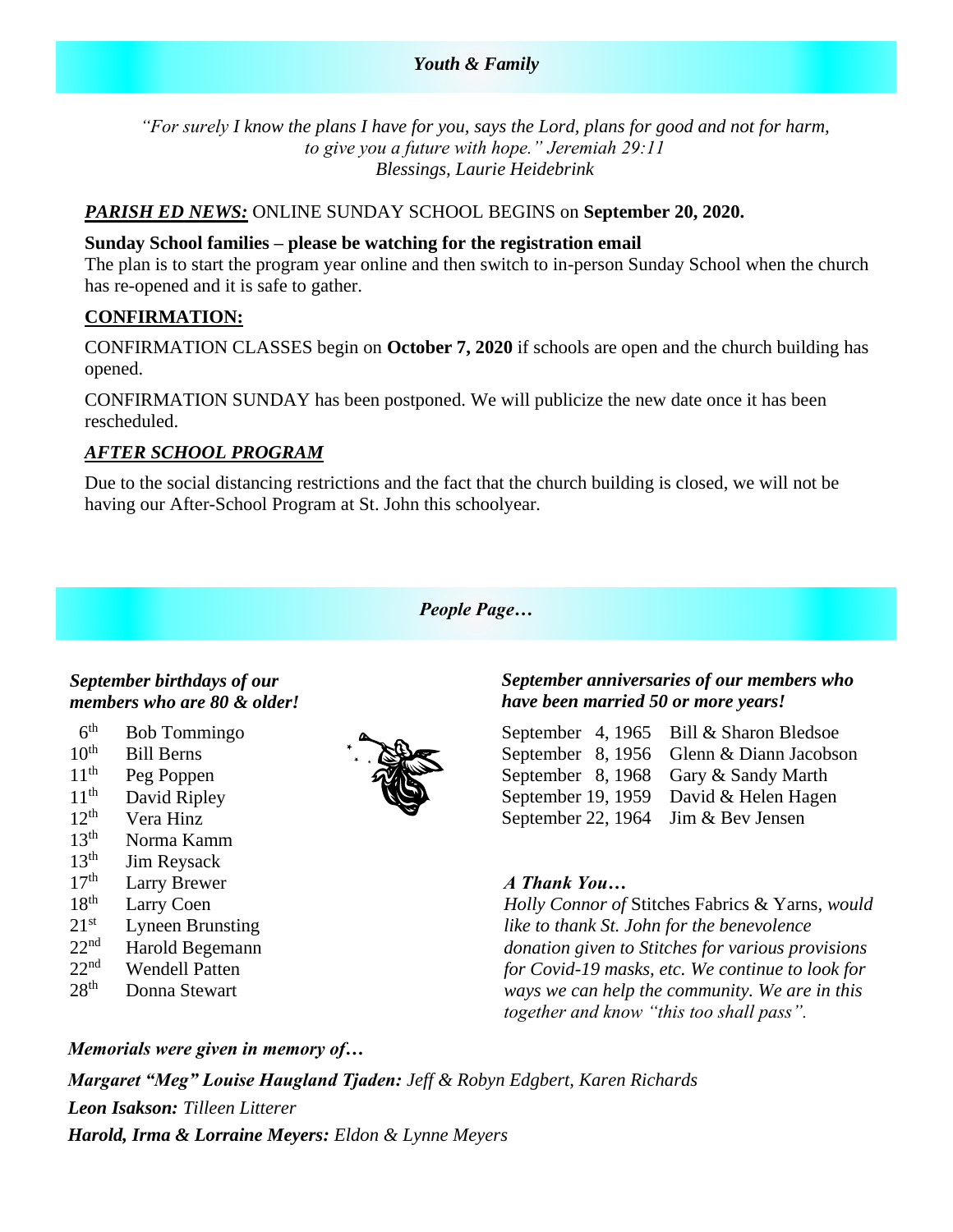### **St. John Christian Preschool**



Even amidst the pandemic, it's back to school time at St. John Christian Preschool, and we teachers couldn't be more excited! We began our first day on Monday, August 31<sup>st</sup>. We are excited to have many new and returning little ones with us this year. The year started with a little apprehension and even some tears, but as time went on, we quickly moved on to many more smiles and giggles! ☺ We will be starting off the school year with an "All About Me" theme.

Although August  $31<sup>st</sup>$  was the first day of school for our little ones, we already held two successful parent meetings back on August  $17<sup>th</sup>$ . We offered these meetings for each class to give parents an opportunity to network with one another, to get to know the preschool staff and to learn about the preschool's policies.

We also welcomed all of our families to St. John Christian Preschool at our Get Acquainted Open Houses on August  $25^{th}$  and  $27^{th}$ . It was exciting to have all of our little ones stop by the preschool with their families and friends to drop off school supplies and to get his/her school picture taken.

New this year, is our online-learning option for families who are not quite comfortable sending their little one in-person. We are utilizing the online platform Seesaw. We also have quite an extensive Return-to-Learn plan and COVID-19 Health Policy. If you'd like to learn more, you can find both on our website: sjcpreschool.org. There are many changes happening this year, but we know with the help of all our amazing families, our year will go on seamlessly!

Preschool is a big step for our 3, 4, and 5 year olds, but it is also a big step for parents. As a preschool staff, we consider our job one of utmost importance. Not only are we helping our little ones expand their academic, social, and developmental skills that will guide their paths in life, but also for some of them, we are teaching them about God's love for the very first time. We ask you for your prayers to help us along the way and we thank you for your continuing support of our ministry!!

In closing, we currently have spots available in our program. If you know of someone still in need of a preschool for his or her little one, please give us a call at 228-7274 and we will try to help out!

OUR GOD IS AN AWESOME GOD! Whittney Franke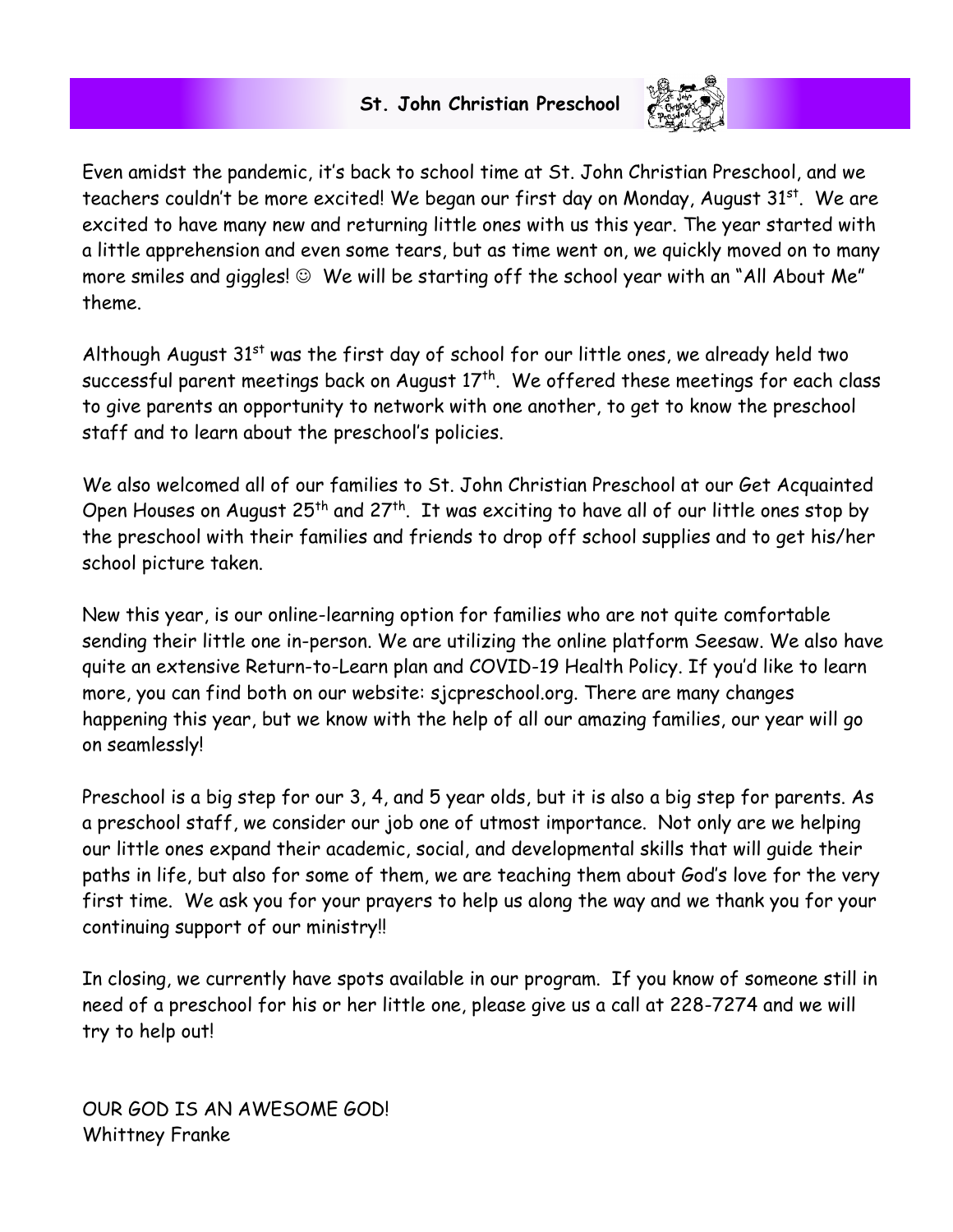#### **Fall Activities for Families:**

**Fall color hike** – Make the most out of the gorgeous fall colors by taking the kids on a fall color hike! Give them a printout of the colors of the rainbow (or use paint sample cards) and have them find leaves and other items that match each color. Red, orange, green, yellow and brown will be easy. But can they find something purple? What about black and white? This is a great way to entertain and occupy kids while hiking through the woods or local park. Don't have time for a long hike? This can be done nearly anywhere – even in your own backyard.





Make bird feeders – Feed the birds – tuppence a bag! There are so many fun and simple ways to make bird feeders with your kids, which is a really great nature craft for kids this fall. One of our favorites is made by slathering a pinecone in peanut butter and rolling it in birdseed. Then simply place the pinecone in a bush or hang on a tree branch. Have an extra pumpkin or gourd? Chop off the top and fill the base with birdseed for an all-natural bird feeder

#### *Easy Apple Crisp!*

Preheat oven to 350°F. In a medium size bowl mix  $\frac{1}{2}C$  all purpose flour, 1 C old fashioned rolled oats, ¾ C packed brown sugar, 1 tsp ground cinnamon, ¼ tsp nutmeg,  $\frac{1}{4}$  tsp salt. Add  $\frac{1}{2}$  C cold butter cut into cubes using a pastry cutter or fork to cut the butter into the dry ingredients until the mixture is crumbly  $\&$ comes together. Set aside.

Combine 5 C thinly sliced apples (about 4 large apples such as Granny Smith), ¼ C packed brown sugar, 2 tbsp melted butter, 2 tbsp all purpose flour, 2tsp lemon juice,  $\frac{3}{4}$  tsp ground cinnamon,  $\frac{1}{4}$  tsp nutmeg, & pinch of salt so that apples are well coated. Pour mixture into an 8- or 9-inch square dish.

Sprinkle topping evenly over the apples and bake about 40 minutes, until the topping is golden around the edges and the apples are tender. Allow to cool about 15 minutes prior to serving.